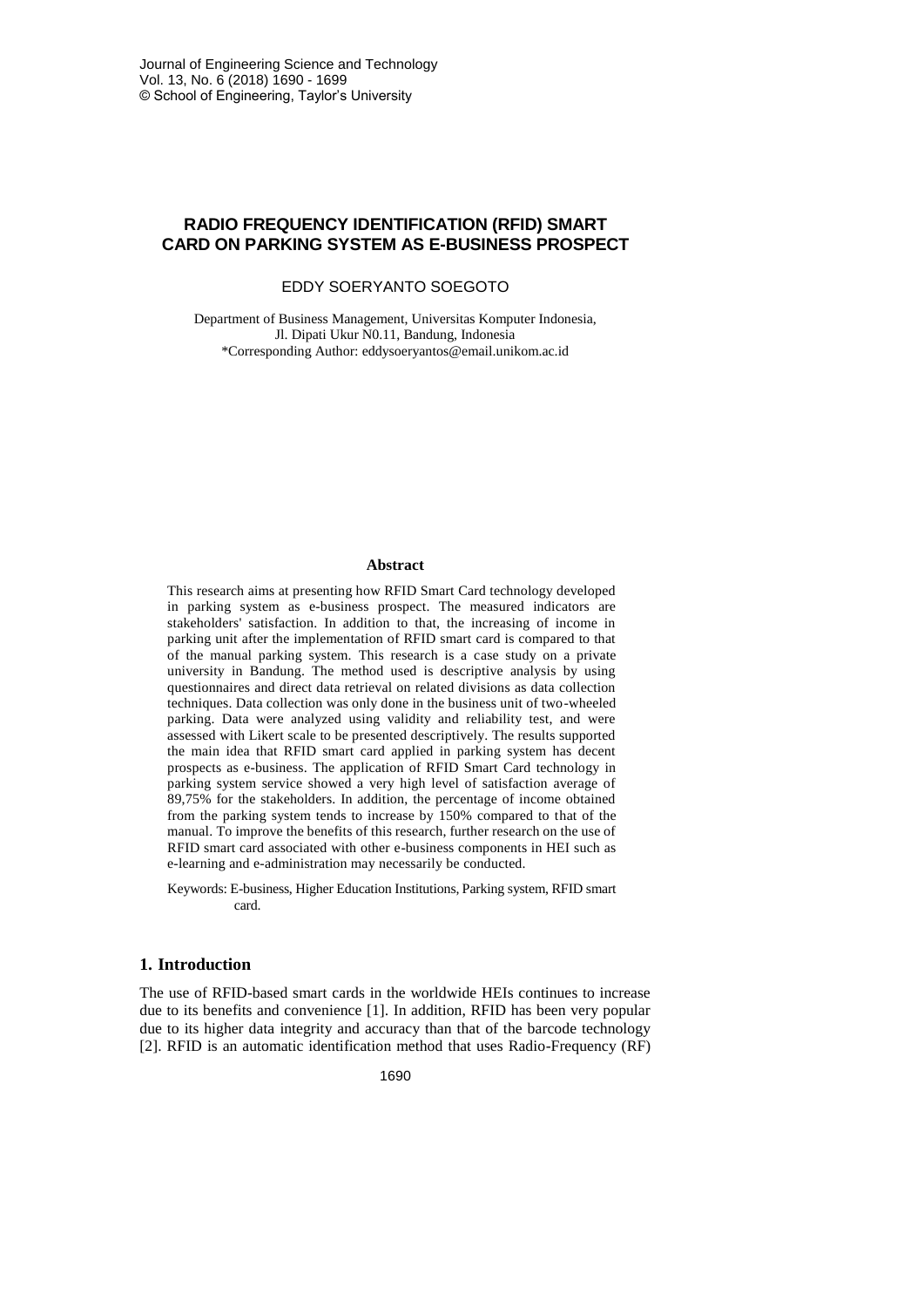electromagnetic fields to recognize objects that carry labels or transponders (tags) when getting closer to the reader [3, 4]. RFID is also a technology consisting of EPC (Electronic Product Code), NVRAM (user data storage), and RF systems allowing wireless data exchange of EPC and user data [4].

Relating to e-business, the use of Smart Cards for parking systems in the HEIs aims at improving services to stakeholders, increasing revenue, and enhancing marketing strategy opportunities [5]. It is also designed to improve convenience in terms of service, integrated information, cash flow, and to save labor and administration costs in HEIs [6]. Smart Card usage in HEIs is an e-business application via e-payment [7, 8], for example in parking system, admission, and registration [8].

Given the low use of RFID smart cards in HEIs in Indonesia as well as the fact that many researchers ignore their association with e-business colleges has initiated this research despite the fact that the existing consideration on universities as business is still considered taboo in Indonesia [9]. On the other hand, it is inevitable that HEIs has become a series in the business of education, moreover, many HEIs funded by society and its future depend on the number of the students registered. Therefore, income-generating activity is particularly significant so that universities can survive in the midst of intense competition. Realizing this, the concept of marketing began to be applied gradually to universities in order to gain competitive advantage and gain market share [10]. RFID smart card technology used in parking systems can be one solution for HEIs because it can increase revenue and improve operational efficiency [5].

Previous research on RFID Smart Cards has reported the implications of RFID Smart Cards without explaining specifically on how the technology used in Smart Card development can support e-business activities at universities. It is highlighted the Smart Card as an important part of the digital economy, without clearly explaining its relationship with e-business in college [11]. In the meantime, research on RFID smart card in parking system with explaining more on the technology without associating it with the income for HEIs keeps increasing [4, 12]. It is also claimed that utilizing RFID for smart parking has given benefits to parking operator and parking place users. However, the research did not present the exact calculation on income percentage of parking operator nor the satisfaction of parking users [13-18]. Therefore, this study is different from the previous study in terms of the description on the application of RFID Smart Card to parking system in a university and how its technology develop as one of the e-business applications by measuring both of income percentage of university's parking unit and stakeholder's satisfaction. The report will result the benefit from both side (parking operator and user).

In a case study in a private university in Indonesia, RFID Smart Card is given to stakeholders, i.e., lecturers, employees and students. This card serves as identity cards for academic and student administration activities, parking system in campus, lecture attendance system, and library lending system. In the parking system, the use of smart cards aims at improving the convenience of motor vehicle users and improving the security at the same time. Additionally, its relation to e-business can also increase income and reduce fraud management of parking funds that occur in the field [5].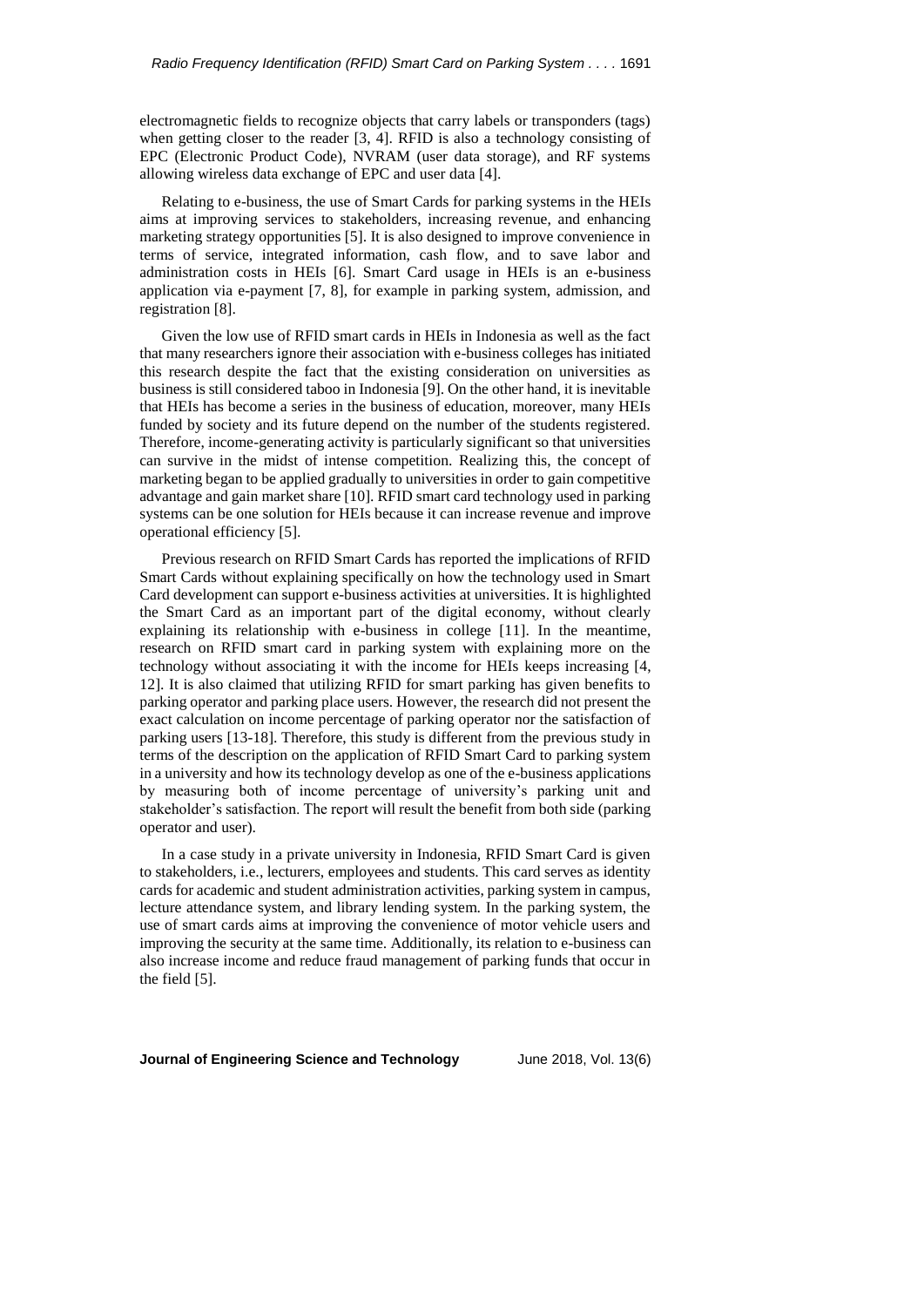### **2. Experimental Method**

### **2.1.The level of stakeholder satisfaction in the parking system**

This research is a case study conducted in Universitas Komputer Indonesia by distributing questionnaires containing 15 statements on September 25, 2017. Additionally, data were also obtained from the documentation of the collected reports from related divisions. The stakeholder satisfaction level was measured on 100 respondents, calculated by Slovin formula [14]. The population of this study was all stakeholders parking their motorcycles in the campus area (Basement and front parking lot). Based on the data, the average number of daily parking users in two places during September 2017 was as followed Table 1.

**Table 1. Population of parking user.**

| No. | Location          | User |
|-----|-------------------|------|
| Т.  | <b>Basement</b>   | 2500 |
|     | Front parking lot | 1000 |
|     | Total             | 3500 |

The determination of sample size in this study was calculated using Slovin formula [14] as  $n = \frac{N}{N}$  $\frac{N}{N(d^2)+1}$ , where *n* is the number of sample unit, *N* is the number of population unit, *d* is the Real level 0,1 ( $\alpha = 1\%$ ), and *l* is the constant number.

Based on the Slovin formula, the sample size can be written as

$$
n = \frac{3500}{3500 (0,1^2) + 1} = \frac{3500}{3500 (0,01) + 1} = n = \frac{3500}{36} = 97.22
$$

In accordance with the results, the sample of this study is 97.22 rounded into 100 parking users. To determine number of sample on each parking area, the formula of proportional random sampling was used [13] as  $= \frac{N i x n}{N}$  $\frac{m}{N}$ , where Nh is the number of samples of each unit and *Ni* is the number of sub-population of each unit.

Based on above formula, the sample calculation of each parking area can be illustrated in the following Table 2. Table 2 illustrates how the sample is formulated in order to reach a proportional sample. The sample mentioned was taken from two areas of the parking lot.

| No.   | Parking area    | <b>Population</b> | <b>Proportional Sampling</b>             | <b>Sample</b> |
|-------|-----------------|-------------------|------------------------------------------|---------------|
|       | <b>Basement</b> | 2500              | $\frac{2500 \times 100}{2} = 71$<br>3500 |               |
|       | Front page      | 1000              | $\frac{1000 x 100}{x}$<br>$= 29$<br>3500 | 29            |
| TOTAL |                 | 3500              |                                          | 100           |

**Table 2. Number of samples on each parking area.**

The calculation of the correlation coefficient of Pearson should be performed for validity testing stage using the following formula:

*n (∑XY) – (∑X).(∑Y)*

*rxy =√{n∑X2 – (∑X)2}.{n∑Y2 – (∑Y)2*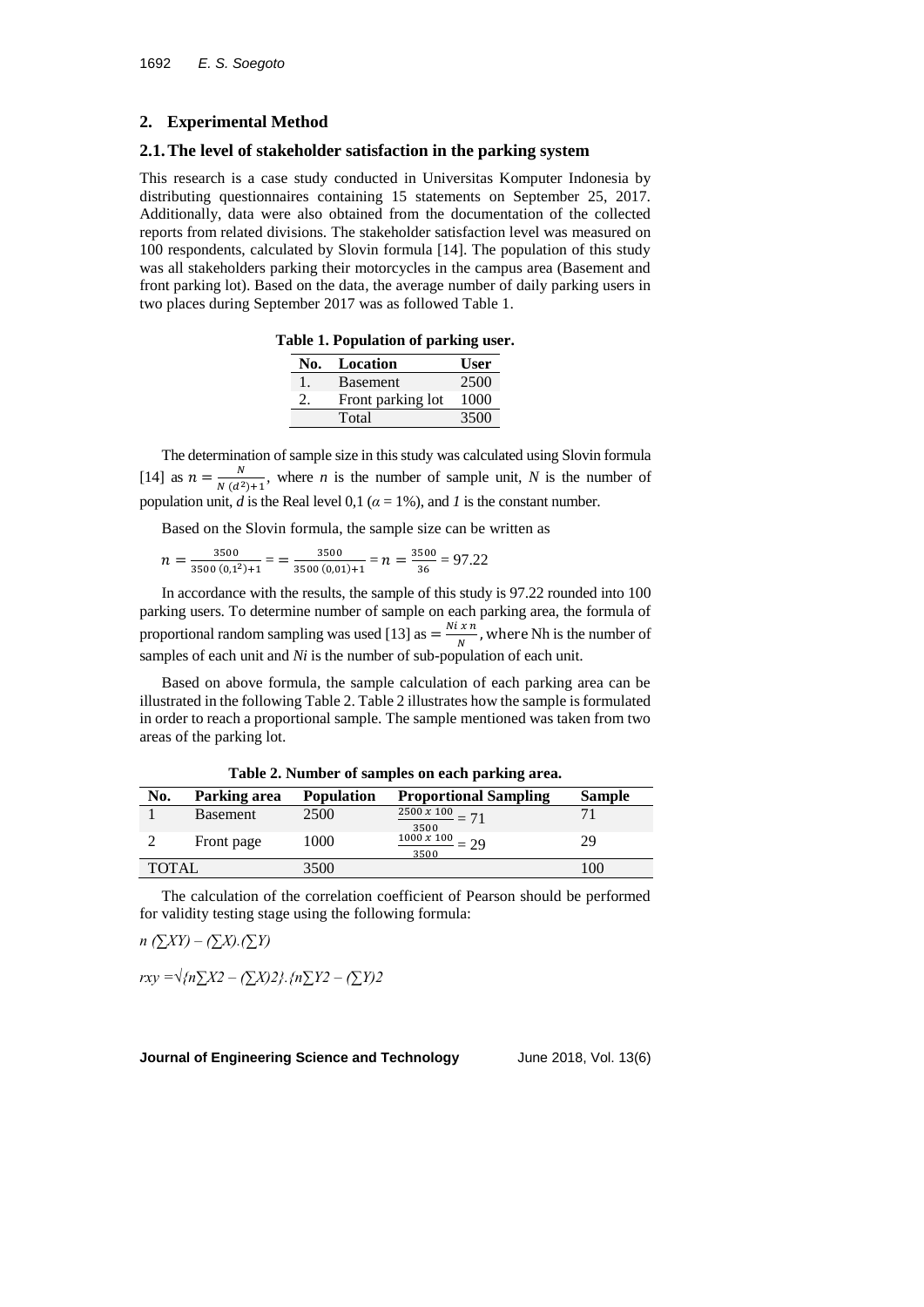where *rxy* is the the correlation coefficient, *X* is the total item score, and *Y* is the amount of total score (all of item).

Then, criteria for decision-making in testing validity are:

- (1) If  $r$  count  $> r$  table, then the statement is valid
- (2) If  $r$  count  $\lt r$  table, then the statement is invalid

The critical value of Pearson is 0, 197. *r* count on all statements that all *r* count  $> r$  table so that the data is declared valid [13]. Furthermore, reliability testing (reliability level of the questionnaire) is calculated by using Cronbach Alpha

formula [13, 14]:  $r_i = \left(\frac{k}{k-1}\right) \left(1 - \frac{\sum \sigma_b^2}{\sigma_t^2}\right)$ , where  $r_i$  is the reliability instruments, *k* is the number of questions,  $\sum \sigma b^2$  is the number of grain variants, and  $\sigma t^2$  is the total variant. Criteria for decision making in reliability testing are defined if the instrument has a reliability coefficient of  $\geq$  0.6 [16]. Based on the results of data processing, the reliability value obtained is 0.828, which exceeds the reliability coefficient of 0.6, so the statement is included in the category of reliable [13].

#### **2.2. Parking income level (e-business parking unit)**

To measure the level of parking income, the collection of annual parking income data is collected from related divisions. Data from 2013 (using the manual system) is compared with that of 2014 to 2017 (using RFID Smart Card). The income in 2013 is used as a benchmark and is illustrated in graphics.

#### **3. Results and Discussion**

#### **3.1. Design of parking system**

This study examines the use of RFID smart card EM4100 model with a frequency of 125 kHz in an HEI. It is an automatic identification device that has two components: a. RFID tags (transponders) consisting of a small device embedded in a book such as labels that have unique identification and writeable memory, and b. The RFID reader, which is a contactless communication device with a tag to identify when, connected to a wireless data association on a radio frequency [7].

The RFID reader used on every parking door is a link between the application software and the antenna that will radiate radio waves to the RFID tag (transponder). Identification of objects or data on RFID technology is done by matching the data stored in the transponder tag memory with the data sent by the reader. RFID is formed by the main components of the reader-tag and the passive tag antenna as well as being placed on the object to be identified. In the passive tag, the reader through electromagnetic waves sends the signal, and then the tag will respond and transmit the data [15].

The type of RFID tag used in this research is the EM4100 / 4102 passive tag because this tag is easy to obtain and has a small shape like the card. It can be produced at very cheap cost because it does not require battery power. This passive tag gets power from the electromagnetic energy emission process derived from RFID reader. In general, this tag has 8 unique IDs on each tag and will be detected when read by RFID reader. This RFID tag has the following specifications: a. 80 mm Reading Distance b. Using GK4001 chip c. Using frequency 125Khz (GK4001) d. PVC Materials e. Operating range -40 to 70 degrees Celsius f.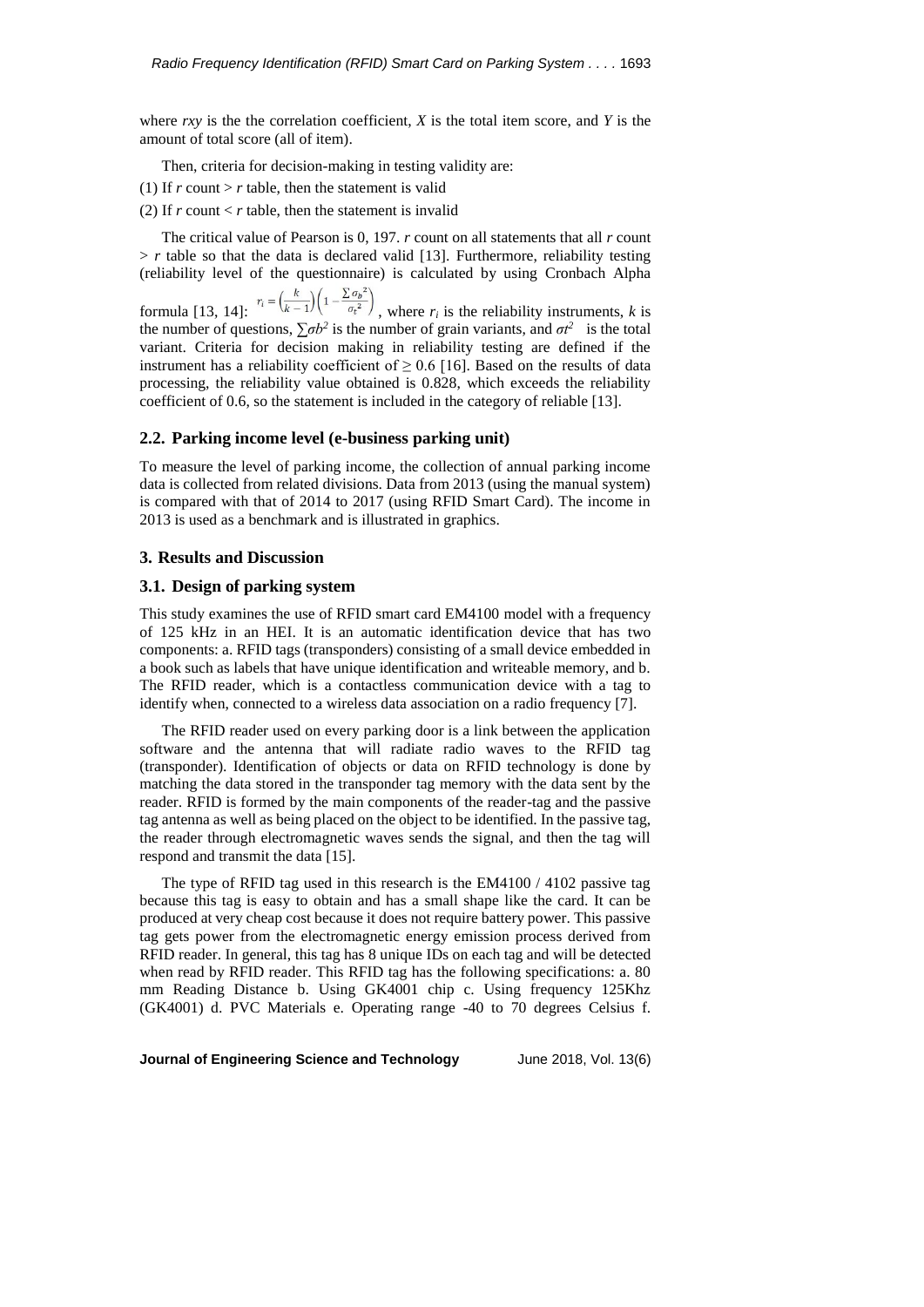Resistant to water E. Database setup In database system design for I / O is created using Visual Basic 6.0 software [5]. Before establishing the GUI (Graphic User Interface), firstly create a place to store the database using SQL server.

Parking system using RFID is illustrated in Figs. 1 and 2. When vehicle user is to set RFID card to reader, parking system will check RFID ID in database. If the data is found in the database, the bar will open automatically and the data of the incoming vehicle will be saved automatically into the system. When exiting the parking lot, the system will check into the database whether the user' RFID ID is used for parking or not. If the database is found, and the amount of balance in RFID is sufficient then the bar will open and the balance amount is reduced automatically. If the balance is insufficient, the parking bar will not open and must be opened by the officer after the user pays the parking fee.



**Fig. 1. RFID-based parking system**.



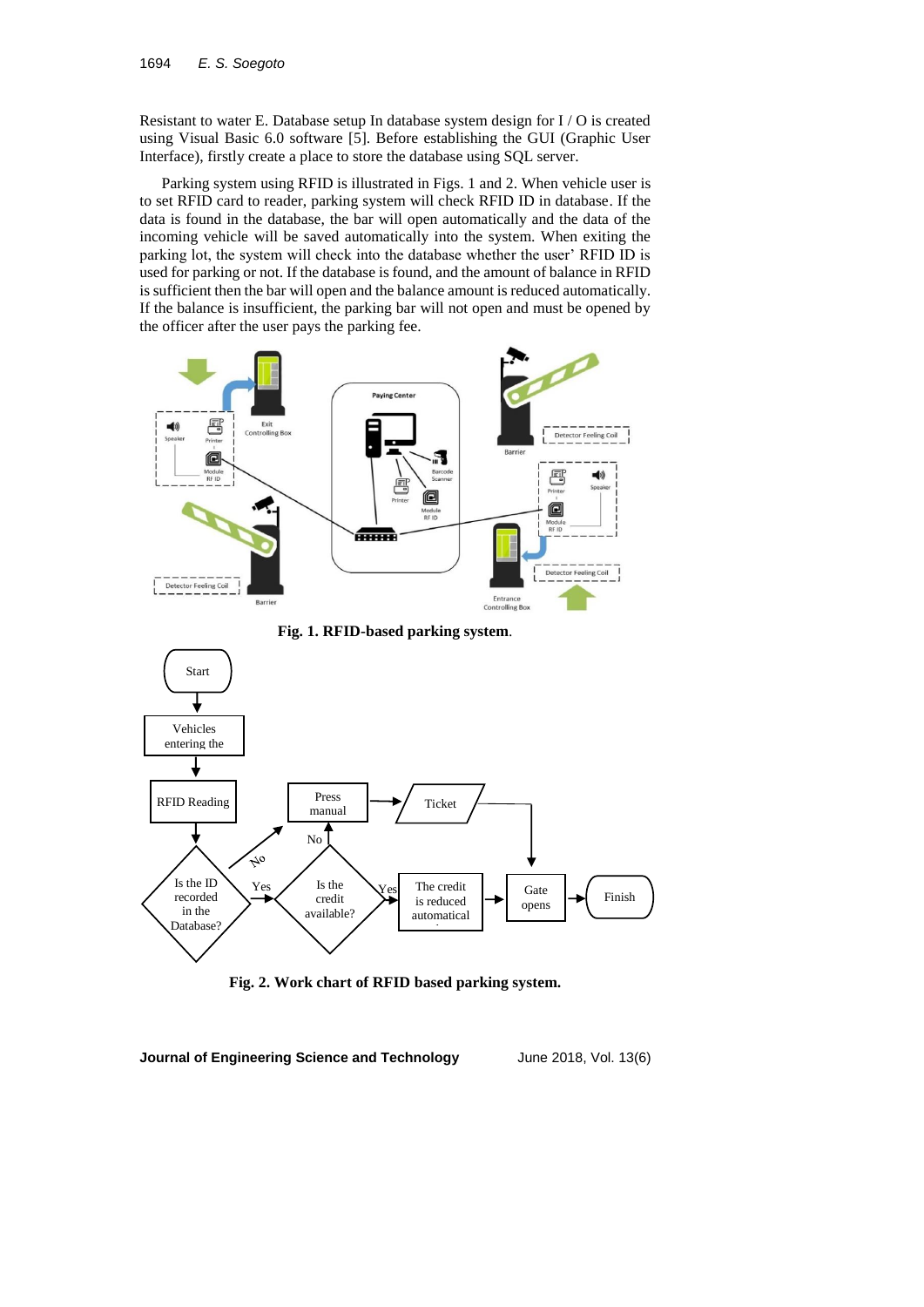Parkhi et al. [12] claimed that the RFID parking system was better in terms of user authentication compared to wireless sensor networks, Zigbee, Bluetooth parking system [4], whereas Rahul et al., claimed that RFID technology in university parking system gave high reliability and high speed inventorying of the data compared to the barcode technology. This research describes the design and all component of RFID parking system to complete the previous research. It also provides information concerning software and tools support to develop RFID system and as a consideration for the investment in building RFID parking system in HIEs.

## **3.2.Analysis of stakeholder satisfaction level in the parking system**

Each statement on the questionnaire was given a score according to the Likert scale on Table 3. The total score of 15 statements filed in the questionnaire is 6371 and the ideal score of 15 statements is 7500 so the% actual score is calculated by dividing actual score with ideal score. Thus, % actual score is (6731/7500). Or, the value can reach 89.75%.

**Table 3. Weight of Likert scale value [16, 21].**

| <b>Sample</b> | Value |
|---------------|-------|
| A             | 5     |
| B             | 4     |
| C             | 3     |
| D             | 2     |
| E             |       |

To categorize the respondent's assessment of the satisfaction level of the parking system with RFID smart card (Fig. 3), categorization is made by calculating the interval spacing for 15 statements on 100 respondents, as follows:

*Minimum Index Value = Minimum Score x Number of Statement x Respondents*  $= 1 \times 15 \times 100 = 1500$ *Maximum Index Value = Maximum Score x Number of Statement x Respondents*

```
= 5 \times 15 \times 100
```
 $= 7500$ *Interval = Maximum Index Value - Minimum Index Value*  $= 7500 - 1500$  $= 6000$ *Interval Range = Interval: Scale*  $= 6000: 5$  $= 1200$ 



**Fig. 3. Percentage of satisfactory level.**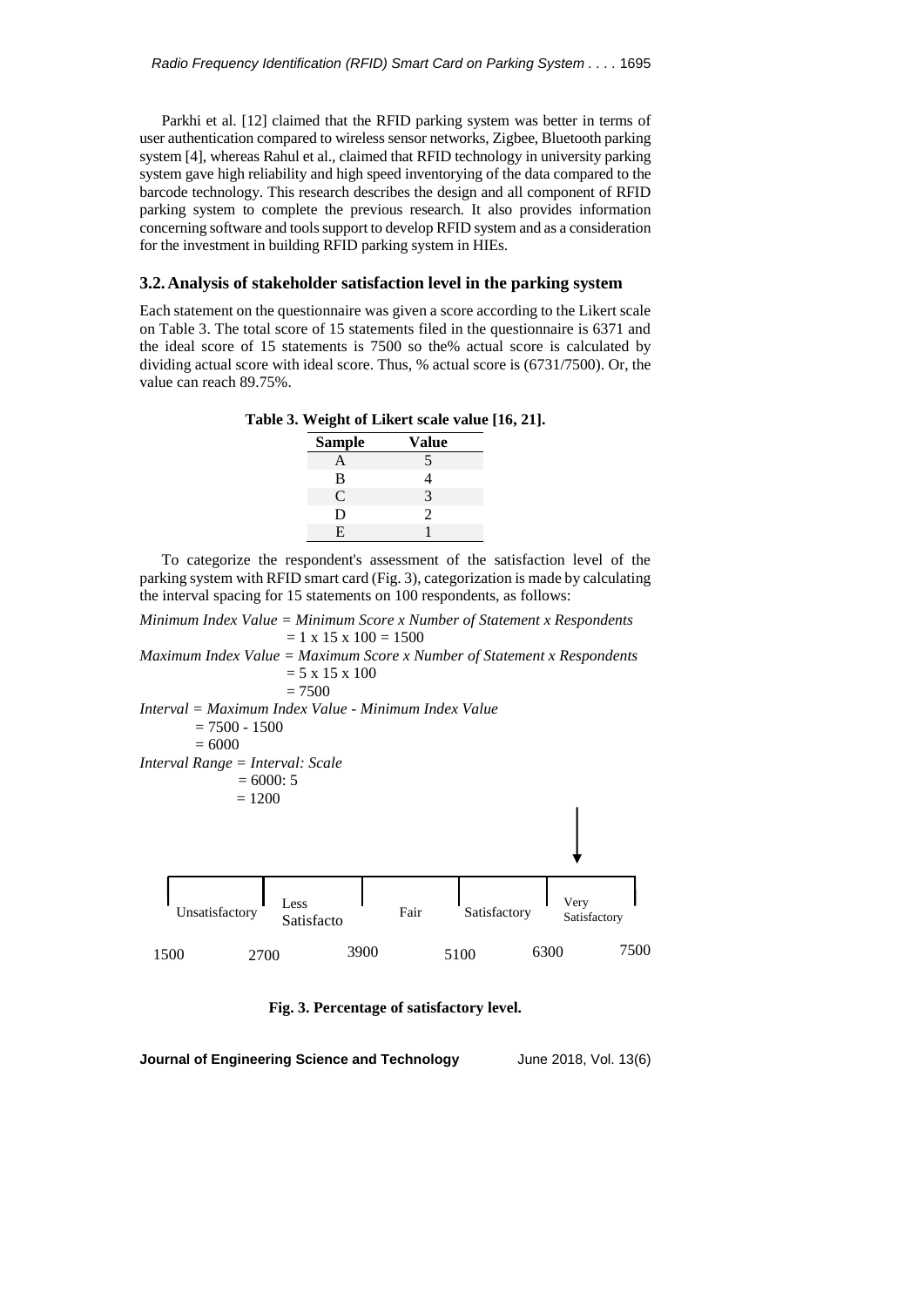From the results of the questionnaire analysis with Likert scale above (See Table 4), it appears that all respondents are very satisfied on the use of RFID smart card on the parking system in the campus area with the actual score of 6371 from the total score of 7500, equivalents to 89.75%.

| $1.0010$ it I creenting the military bears $1.01$ |                   |  |  |  |
|---------------------------------------------------|-------------------|--|--|--|
| Answer                                            | <b>Remarks</b>    |  |  |  |
| $0\% - 19.99\%$                                   | Unsatisfactory    |  |  |  |
| $20\% - 39.99\%$                                  | Less satisfactory |  |  |  |
| 40% - 59.99%                                      | Fair              |  |  |  |
| $60\% - 79.99\%$                                  | Satisfactory      |  |  |  |
| $80\% - 100\%$                                    | Very satisfactory |  |  |  |

**Table 4. Percentage of Likert Scale [16, 21].**

The high level of satisfaction resulted in this research shows that RFID smart card in parking system greatly improve the efficiency and effectiveness of service delivery. Relating to e-business prospect, the use of RFID is highly recommended since the e-business for HEIs is foremost in improving service to their stakeholders [7]. Very satisfactory level also shows that the utilizing of RFID in parking system has contributed to profitable relationship engagement between HEIs and its stakeholders, furthermore HEIs have managed to identify the need of stakeholders and created value for them in terms of parking service. It is very important because the failure to identify their needs can create serious consequences for HEIs [17] and probably will not survive in a competitive market [18].

The use of RFID presented in the previous research is claimed beneficial in the terms of its advanced technology without presenting its correlation with e-business. Smart card application can create added value to the university [6, 11, 12]. The previous research also claimed that RFID smart card contributes benefits for the parking operator and parking user [18]. However, to the best of the author's knowledge none of the past research has described the real calculation or presented number to measure the word of "beneficial" and "value" in e-business terms.

#### **3.3.Analysis on parking income level (e-business parking unit)**

As shown in Fig. 4, the increase in income in 2014, 2015 and 2016 in parking units increased by an average of 150% after using RFID smart card when compared to that before using RFID in 2013. The income figures shown in percent and income in 2013 serve as a benchmark for comparing additional revenue after using RFID in the parking system.

RFID smart card technology in parking system has increased parking income significantly with 150 % and has shown that the advanced technology can make a better management in parking fees collection and prevent fraud in the field, thus RFID smart card can increase security and safety [19]. The calculation of parking income in this research can help HEIs to consider the investment of RFID parking system. In the future, the recorded database may serve as evaluation management in terms of parking income in each semester. Therefore, the pattern of income can be investigated annually in order to determine investment for improving the quality of parking infrastructures [20, 21]. It is claimed that RFID based automated toll collection system is cost effective and sustainable [22]. Some researcher published their research that the smart card system and technology make overall parking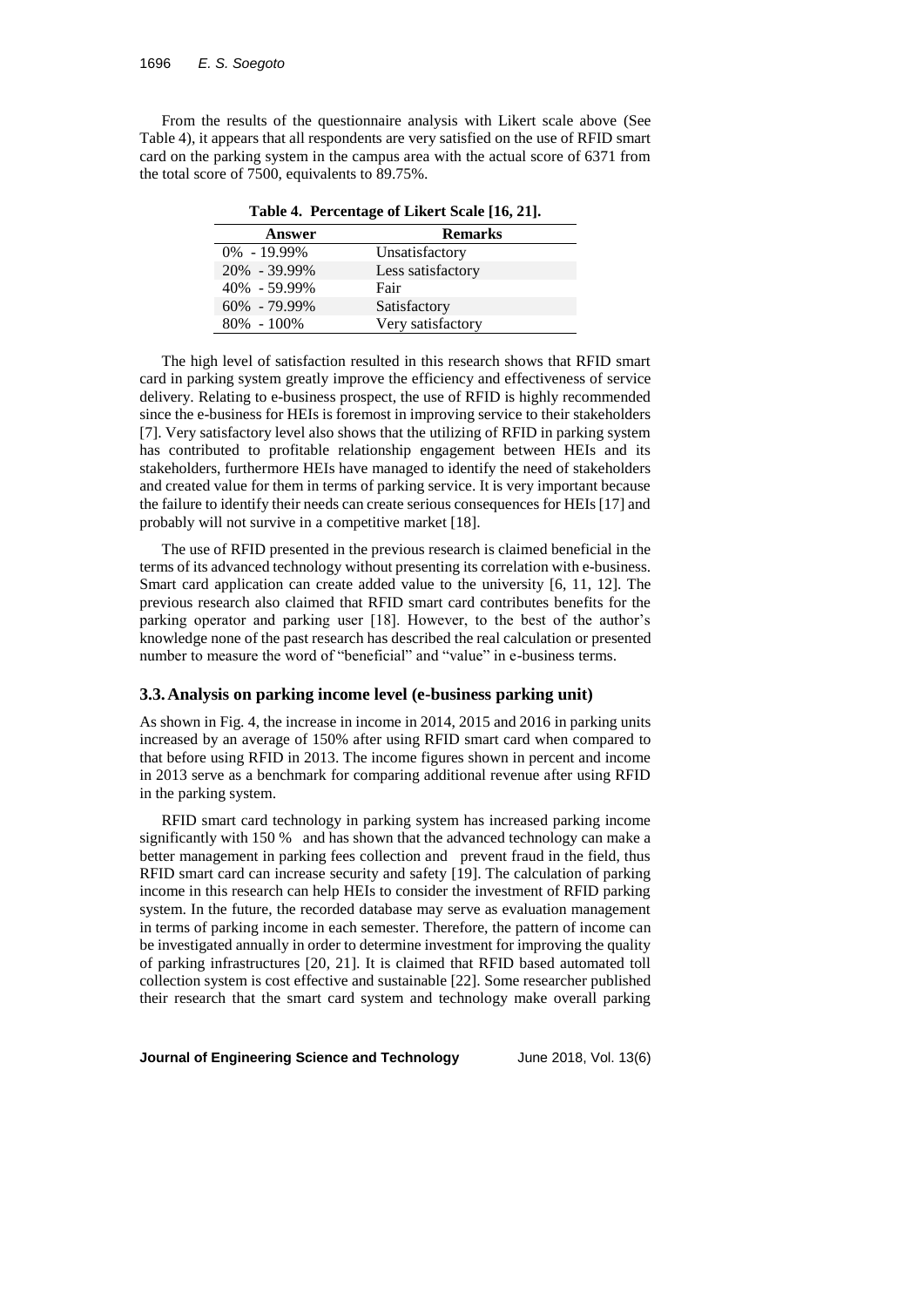operations more cost effective and add value for costumer [5]. Another research showed that RFID system can increase the revenue [23]. Most of the previous research showed that RFID smart card in parking system and its application in transportation field is very effective in terms of cost both from costumer and provider side. Unfortunately, how much exactly its effectivity can increase revenue never been discovered. Therefore, this research attempts to present the exact percentage of the increasing of parking income by comparing RFID parking system and manual parking system.



**Fig. 4. Parking income.**

Despite the benefit of RFID system, it also has drawbacks. The RFID is affected by metal and water, which is possible to cause malfunction. Tag collision may occur if a reader picks up signals from multiple tags at the same time. Reader collision may be an issue if two readers interfere with each other's signals [24]. In correlation with the satisfactory level, the sudden malfunction can make queuing time is longer and time consuming. The other drawback of RFID parking system, it also brings up some security issues. Unauthorized devices may be able to read and even change data on tags without the knowledge of the person who owns the object. Side-channel attacks can pick up RFID data as it passes from a tag to a reader, which could give the attacker access to passwords or information that should be secure. Some states have privacy statutes to restrict activities that might use RFID technology to collect personal information [25].

# **4. Conclusion**

Focusing on RFID system as e-business that contributes mutual benefit for both users and provider, parking system in HEIs has greatly impacted upon the users and provider. Impact to the users was described in the level of stakeholder's satisfaction which reached 89.75% qualified as very satisfactory. Impact to the provider was described in the increasing of parking income that reached 150%. Particularly, provider may benefit more on the income management that there will be less fraud occurs in the field due to digital implementation of the parking system. Not only that, RFID parking system has proven to provide good service in its implementation and therefore will lead to excellent image for the HEIs through words of mouth affecting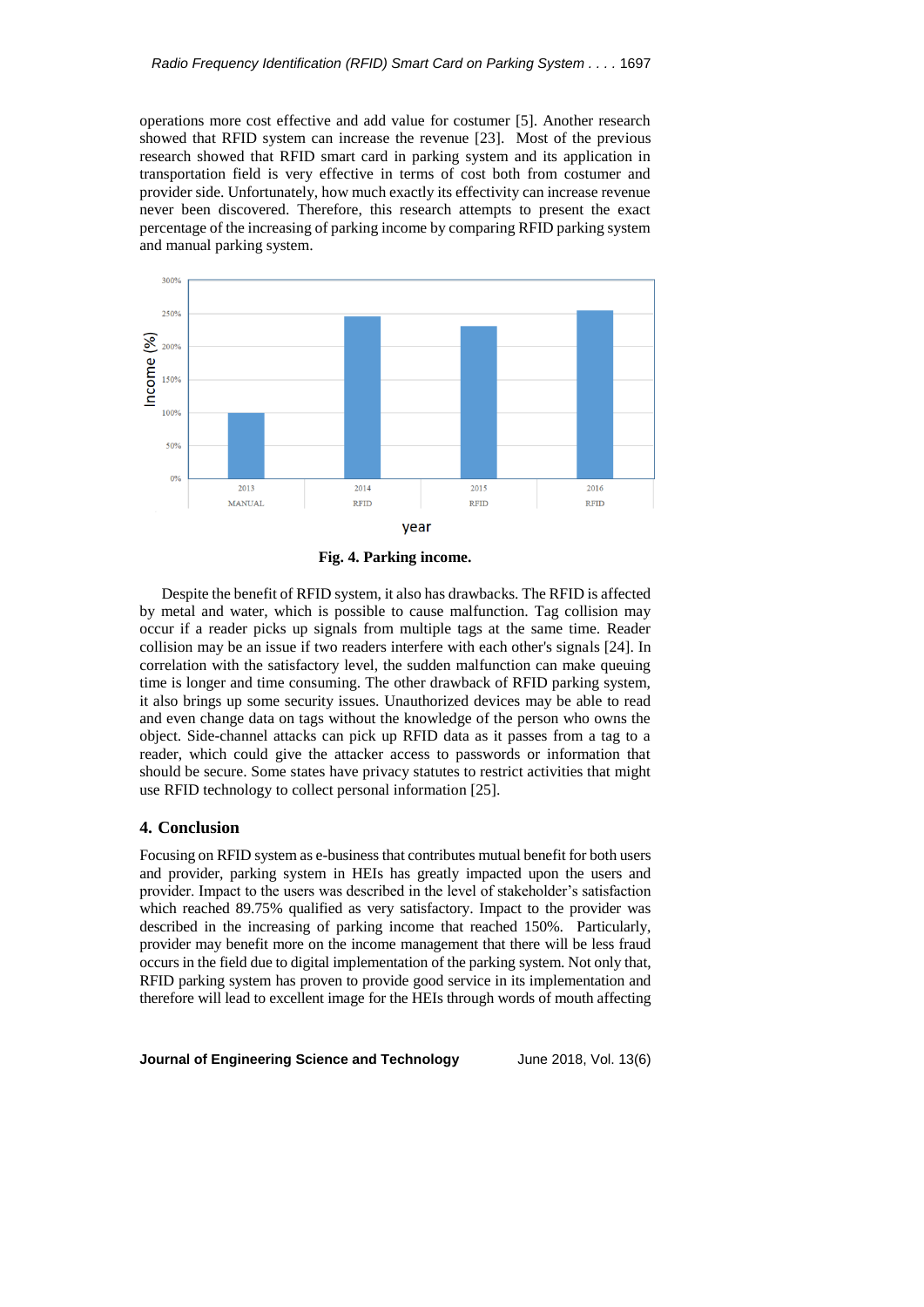stakeholder attitudes. This may then be a high strength on HEIs marketing strategy. In the future, using more sophisticated infrastructures, RFID parking system may be extended into an integrated device, such as the use of cellular phone for multipayment for services offered in the HEIs.

# **Acknowledgments**

The author would like to thank the entire Directorate of AP2SC and Directorate of Finance, Universitas Komputer Indonesia.

# **References**

- 1. Beaver, M. (2016) The implications on RFID technology in university ID cards. *S&T's Peer to Peer: An Undergraduate Research Journal*, 1(1), 1-4.
- 2. Williamson Sr.,A.; Tsay, L.S.; Kateeb, I.A.; and Burton, L. (2013). Solutions for RFID smart tagged card security vulnerabilities. *AASRI Procedia*, 4, 282-287.
- 3. CNRFID French National RFID Center, From innovation to the deployment of RFID and NFC Sslutions. Retrieved on August 2017, from [http://www.centrenational-rfid.com/definition-of-rfid-article-71-gb.](http://www.centrenational-rfid.com/definition-of-rfid-article-71-gb)
- 4. Parkhi, P.; Thakur, S.; and Chauhan S. (2014). RFID\_based parking management system. *International Journal of Advanced Reasearch in Computer and Communication Engineering*, 3(2), 5344-5347.
- 5. Smart Card Alliance, (2006). *Smart cards and parking a smart card alliance transportation council white paper*. Retrieved on January 2006, from https://www.securetechalliance.org/secure/events/20070307/01\_Intro\_03070 7.pdf.
- 6. Wu, H.C.; Chen, J.W.; and Hsieh, C.C. (2011). Creating added value for smart card applications: The University as a case study. *Proceedings of the Fourth International Conference on Advances in Computer-Human Interactions (ACHI)*. Gosier, Guadeloupe, France, 176-181.
- 7. Trihasta, D. (2008). "E-payment" sistem. *Proceedings of the Seminar Ilmiah Nasional Komputer dan Sistem Intelijen (KOMMIT 2008)*.Depok, Indonesia, 615-622.
- 8. Katz R.N. (2017). E-business in higher education, web portals and higher education technologies to make IT personal. Jossey-Bass Inc. Retrieved on December 2017, from [http://citeseerx.ist.psu.edu/viewdoc/download;jses](http://citeseerx.ist.psu.edu/viewdoc/download;jses%20sionid=E12EAD9FC90D4967C03F1804FFB8DDC1?doi=10.1.1.122.1192&rep=rep1&type=pdf) [sionid=E12EAD9FC90D4967C03F1804FFB8DDC1?doi=10.1.1.122.1192&r](http://citeseerx.ist.psu.edu/viewdoc/download;jses%20sionid=E12EAD9FC90D4967C03F1804FFB8DDC1?doi=10.1.1.122.1192&rep=rep1&type=pdf) [ep=rep1&type=pdf.](http://citeseerx.ist.psu.edu/viewdoc/download;jses%20sionid=E12EAD9FC90D4967C03F1804FFB8DDC1?doi=10.1.1.122.1192&rep=rep1&type=pdf)
- 9. Soegoto, E.S. (2016). *Menciptakan strategi keunggulan bersaing perguruan tinggi.* Yogyakarta: Gava Media.
- 10. Hemsley-Brown, J.; and Oplatka, I. (2006). Universities in a competitive global marketplace: A systematic review of the literature on higher education marketing. *International Journal of Public Sector Management*, 19(4), 316-338.
- 11. Singh A.; Chopra A.; Imran, M.; and Singh, R. (2017). Designing and implementation of smart card technology for the students of higher